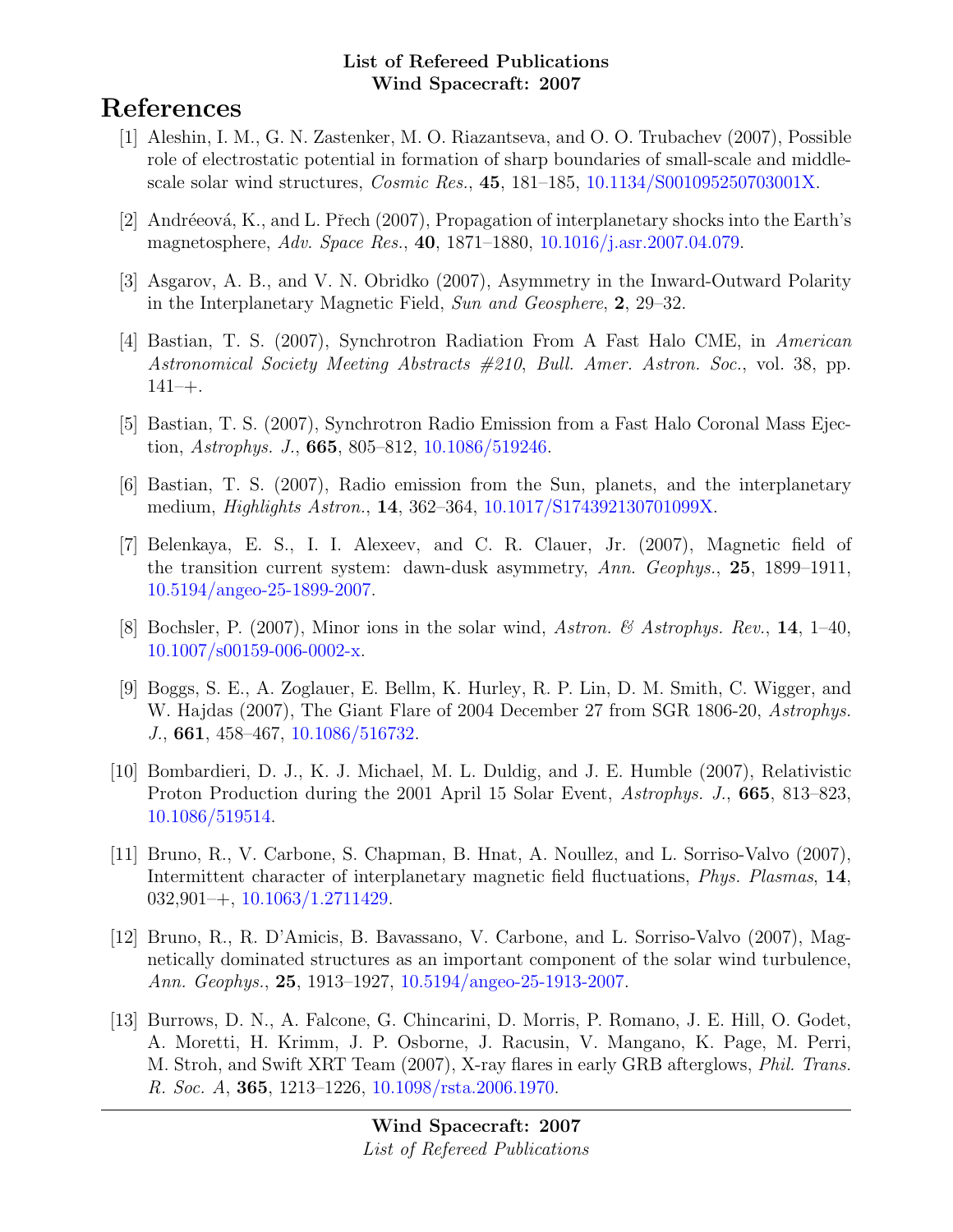- [14] Campana, S., C. Guidorzi, G. Tagliaferri, G. Chincarini, A. Moretti, D. Rizzuto, and P. Romano (2007), Are Swift gamma-ray bursts consistent with the Ghirlanda relation?, Astron. & Astrophys., 472, 395-401, [10.1051/0004-6361:20066984.](http://dx.doi.org/10.1051/0004-6361:20066984)
- [15] Charles, C. (2007), TOPICAL REVIEW: A review of recent laboratory double layer experiments, *Plasma Sources Sci. Tech.*, **16**,  $1 - +$ ,  $10.1088/0963-0252/16/4/R01$ .
- [16] Chernov, G. P., M. L. Kaiser, J.-L. Bougeret, V. V. Fomichev, and R. V. Gorgutsa (2007), Fine Structure of Solar Radio Bursts Observed at Decametric and Hectometric Waves, Solar Phys., 241, 145–169, [10.1007/s11207-007-0258-y.](http://dx.doi.org/10.1007/s11207-007-0258-y)
- [17] Chernov, G. P., A. A. Stanislavsky, A. A. Konovalenko, E. P. Abranin, V. V. Dorovsky, and G. O. Rucker (2007), Fine structure of decametric type II radio bursts, Astron. Lett., 33, 192–202, [10.1134/S1063773707030061.](http://dx.doi.org/10.1134/S1063773707030061)
- [18] Chollet, E. E., J. Giacalone, J. E. Mazur, and M. Al Dayeh (2007), A New Phenomenon in Impulsive-Flare-Associated Energetic Particles, Astrophys. J., 669, 615–620, [10.1086/521670.](http://dx.doi.org/10.1086/521670)
- [19] Cliver, E. W., and A. G. Ling (2007), Electrons and Protons in Solar Energetic Particle Events, Astrophys. J., 658, 1349–1356, [10.1086/511737.](http://dx.doi.org/10.1086/511737)
- [20] Collado Vega, Y. M. (2007), MHD flow visualization of magnetopause boundary region vortices observed during high speed streams, Master's thesis, University of Puerto Rico, Mayaguez (Puerto Rico.
- [21] Collado-Vega, Y. M., R. L. Kessel, X. Shao, and R. A. Boller (2007), MHD flow visualization of magnetopause boundary region vortices observed during high-speed streams, J. Geophys. Res., 112, A06,213, [10.1029/2006JA012104.](http://dx.doi.org/10.1029/2006JA012104)
- [22] Collier, M. R., R. P. Lepping, and D. B. Berdichevsky (2007), A statistical study of interplanetary shocks and pressure pulses internal to magnetic clouds, J. Geophys. Res., 112, A06,102, [10.1029/2006JA011714.](http://dx.doi.org/10.1029/2006JA011714)
- [23] Cremades, H., O. C. St. Cyr, and M. L. Kaiser (2007), A tool to improve space weather forecasts: Kilometric radio emissions from Wind/WAVES, Space Weather, 50, S08,001, [10.1029/2007SW000314.](http://dx.doi.org/10.1029/2007SW000314)
- [24] Culhane, J. L., and G. L. Siscoe (2007), The Sun Earth Workshop: A Summary of the Outcome, Solar Phys., 244, 3–12, [10.1007/s11207-007-9037-z.](http://dx.doi.org/10.1007/s11207-007-9037-z)
- [25] Culhane, J. L., S. Pohjolainen, L. van Driel-Gesztelyi, P. K. Manoharan, and H. A. Elliott  $(2007)$ , Study of CME transit speeds for the event of 07-NOV-2004, Adv. Space Res., 40, 1807–1814, [10.1016/j.asr.2007.01.005.](http://dx.doi.org/10.1016/j.asr.2007.01.005)
- [26] Daglis, I. A., B. T. Tsurutani, W. D. Gonzalez, J. U. Kozyra, S. Orsini, J. Cladis, Y. Kamide, M. G. Henderson, and D. Vassiliadis (2007), Key features of intense geospace storms–A comparative study of a solar maximum and a solar minimum storm, Planet. Space Sci., 55, 32–52, [10.1016/j.pss.2006.04.007.](http://dx.doi.org/10.1016/j.pss.2006.04.007)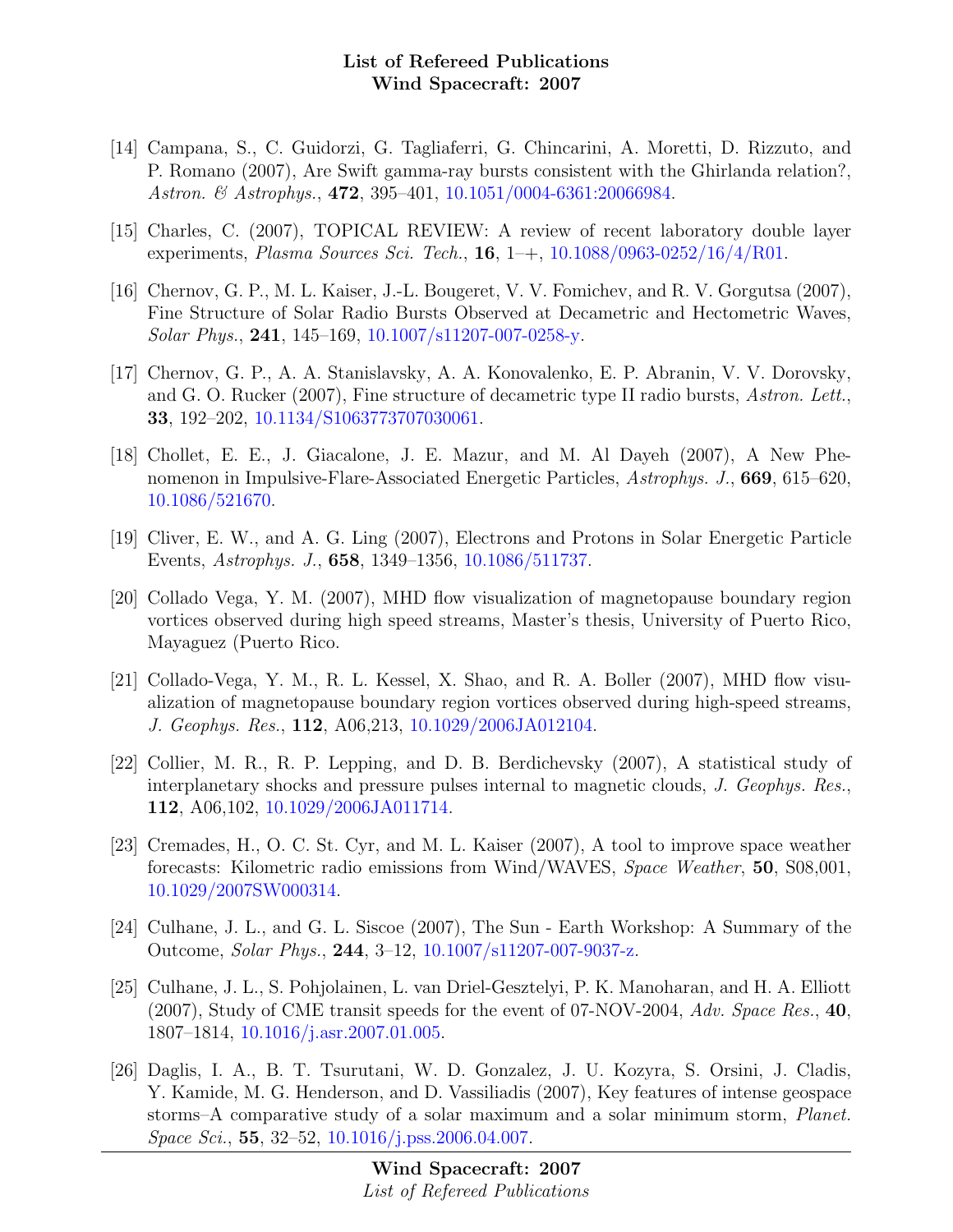- [27] D'Amicis, R., R. Bruno, and B. Bavassano (2007), Is geomagnetic activity driven by solar wind turbulence?, *Geophys. Res. Lett.*, **340**, L05,108, [10.1029/2006GL028896.](http://dx.doi.org/10.1029/2006GL028896)
- [28] Dasso, S., M. S. Nakwacki, P. Démoulin, and C. H. Mandrini (2007), Progressive Transformation of a Flux Rope to an ICME. Comparative Analysis Using the Direct and Fitted Expansion Methods, Solar Phys., 244, 115–137, [10.1007/s11207-007-9034-2.](http://dx.doi.org/10.1007/s11207-007-9034-2)
- [29] Démoulin, P., K.-L. Klein, C. P. Goff, L. van Driel-Gesztelyi, J. L. Culhane, C. H. Mandrini, S. A. Matthews, and L. K. Harra (2007), Decametric N Burst: A Consequence of the Interaction of Two Coronal Mass Ejections, Solar Phys., 240, 301–313, [10.1007/s11207-](http://dx.doi.org/10.1007/s11207-006-0259-2) [006-0259-2.](http://dx.doi.org/10.1007/s11207-006-0259-2)
- [30] Dennis, B. R., H. S. Hudson, and S. Krucker (2007), Review of Selected RHESSI Solar Results, in Lecture Notes in Physics, Berlin Springer Verlag, Lecture Notes in Physics, *Berlin Springer Verlag*, vol. 725, edited by K.-L. Klein & A. L. MacKinnon, pp.  $33$ –+.
- [31] Efimov, A. I., L. N. Samoznaev, V. K. Rudash, I. V. Chashei, M. K. Bird, and D. Plettemeier (2007), Observation of a coronal mass ejection in January 1997 using radio sounding of the near-solar plasma with the GALILEO spacecraft, Astron. Rep., 51, 687–694, [10.1134/S1063772907080069.](http://dx.doi.org/10.1134/S1063772907080069)
- [32] Efimov, A. I., L. N. Samoznaev, V. K. Rudash, I. V. Chashei, M. K. Bird, and D. Plettemeier (2007), Radio-sounding observations of a coronal mass ejection during the Galileo solar conjunction in January 1997, Astron. & Astrophys. Trans., 26, 455-465, [10.1080/10556790701595210.](http://dx.doi.org/10.1080/10556790701595210)
- [33] Elliott, H. A., J.-M. Jahn, C. J. Pollock, T. E. Moore, and J. L. Horwitz (2007), O transport across the polar cap, J. Atmos. Solar-Terr. Phys.,  $69$ ,  $1541-1555$ , [10.1016/j.jastp.2007.06.003.](http://dx.doi.org/10.1016/j.jastp.2007.06.003)
- [34] Eselevich, M., V. Eselevich, and K. Fujiki (2007), Streamer Belt and Chains as the Main Sources of Quasi-Stationary Slow Solar Wind, Solar Phys., 240, 135–151, [10.1007/s11207-](http://dx.doi.org/10.1007/s11207-006-0197-z) [006-0197-z.](http://dx.doi.org/10.1007/s11207-006-0197-z)
- [35] Fairfield, D. H., M. M. Kuznetsova, T. Mukai, T. Nagai, T. I. Gombosi, and A. J. Ridley (2007), Waves on the dusk flank boundary layer during very northward interplanetary magnetic field conditions: Observations and simulation, J. Geophys. Res., 112, A08,206, [10.1029/2006JA012052.](http://dx.doi.org/10.1029/2006JA012052)
- [36] Farrugia, C. J., A. Grocott, P. E. Sandholt, S. W. H. Cowley, Y. Miyoshi, F. J. Rich, V. K. Jordanova, R. B. Torbert, and A. Sharma (2007), The magnetosphere under weak solar wind forcing, Ann. Geophys., 25, 191–205, [10.5194/angeo-25-191-2007.](http://dx.doi.org/10.5194/angeo-25-191-2007)
- [37] Feng, H. Q., D. J. Wu, and J. K. Chao (2007), Size and energy distributions of interplanetary magnetic flux ropes, J. Geophys. Res., 112, A02,102, [10.1029/2006JA011962.](http://dx.doi.org/10.1029/2006JA011962)
- [38] Feng, H. Q., C. C. Lin, J. K. Chao, D. J. Wu, L. H. Lyu, and L.-C. Lee (2007), From Rankine-Hugoniot relation fitting procedure: Tangential discontinuity or intermediate/slow shock?, *J. Geophys. Res.*, **112**, A10,104, [10.1029/2007JA012311.](http://dx.doi.org/10.1029/2007JA012311)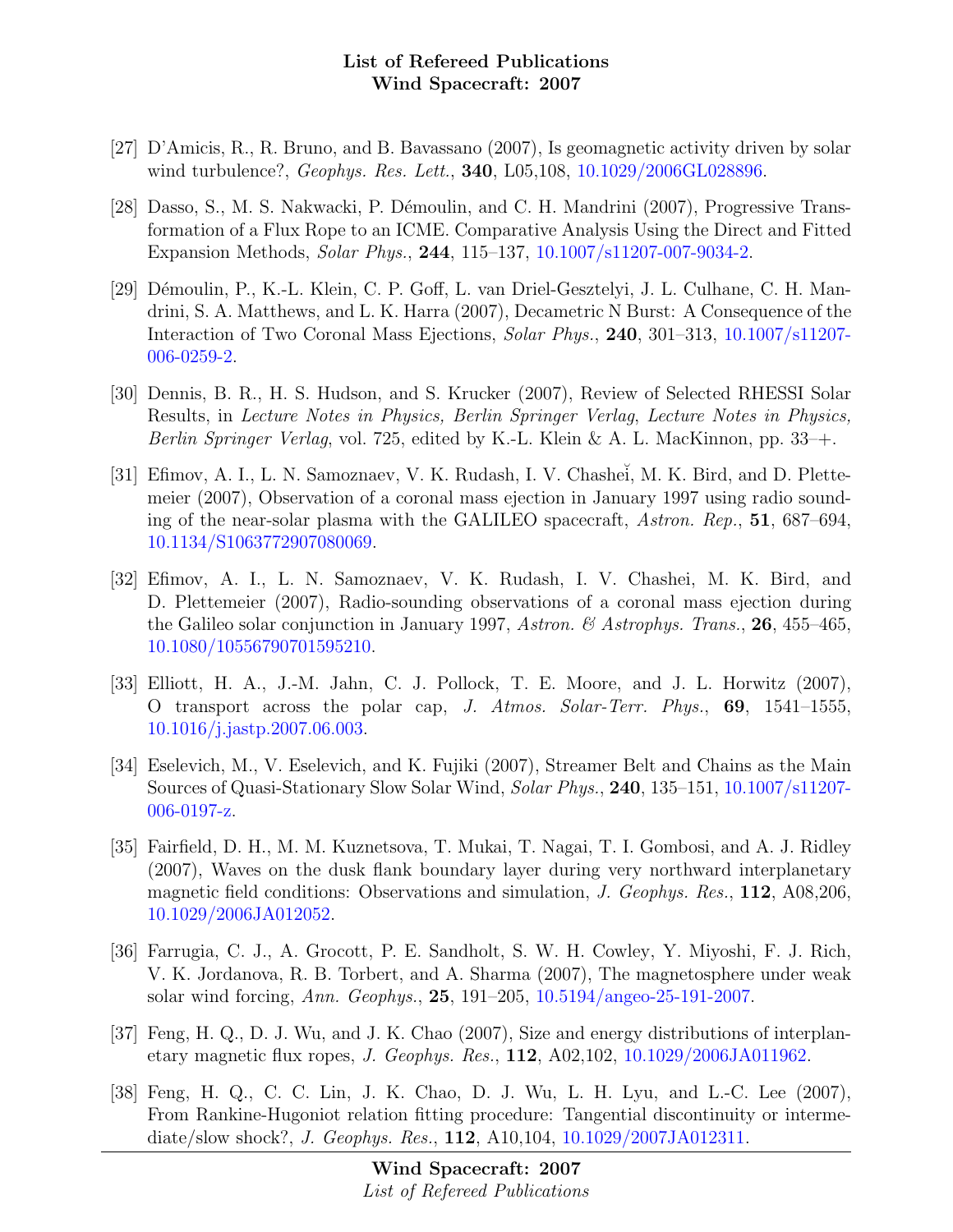- [39] Foullon, C., C. J. Owen, S. Dasso, L. M. Green, I. Dandouras, H. A. Elliott, A. N. Fazakerley, Y. V. Bogdanova, and N. U. Crooker (2007), Multi-Spacecraft Study of the 21 January 2005 ICME. Evidence of Current Sheet Substructure Near the Periphery of a Strongly Expanding, Fast Magnetic Cloud, Solar Phys., 244, 139–165, [10.1007/s11207-](http://dx.doi.org/10.1007/s11207-007-0355-y) [007-0355-y.](http://dx.doi.org/10.1007/s11207-007-0355-y)
- [40] Frederiks, D. D., S. V. Golenetskii, V. D. Palshin, R. L. Aptekar, V. N. Ilyinskii, F. P. Oleinik, E. P. Mazets, and T. L. Cline (2007), Giant flare in SGR 1806-20 and its Compton reflection from the Moon, Astron. Lett., 33, 1–18, [10.1134/S106377370701001X.](http://dx.doi.org/10.1134/S106377370701001X)
- [41] Frederiks, D. D., V. D. Palshin, R. L. Aptekar, S. V. Golenetskii, T. L. Cline, and E. P. Mazets (2007), On the possibility of identifying the short hard burst GRB 051103 with a giant flare from a soft gamma repeater in the M81 group of galaxies, Astron. Lett., 33, 19–24, [10.1134/S1063773707010021.](http://dx.doi.org/10.1134/S1063773707010021)
- [42] Fujiwara, H., R. Kataoka, M. Suzuki, S. Maeda, S. Nozawa, K. Hosokawa, H. Fukunishi, N. Sato, and M. Lester (2007), Electromagnetic energy deposition rate in the polar upper thermosphere derived from the EISCAT Svalbard radar and CUTLASS Finland radar observations, Ann. Geophys., 25, 2393–2403, [10.5194/angeo-25-2393-2007.](http://dx.doi.org/10.5194/angeo-25-2393-2007)
- [43] Glassmeier, K.-H., I. Richter, A. Diedrich, G. Musmann, U. Auster, U. Motschmann, A. Balogh, C. Carr, E. Cupido, A. Coates, M. Rother, K. Schwingenschuh, K. Szegö, and B. Tsurutani (2007), RPC-MAG The Fluxgate Magnetometer in the ROSETTA Plasma Consortium, Space Sci. Rev., 128, 649–670, [10.1007/s11214-006-9114-x.](http://dx.doi.org/10.1007/s11214-006-9114-x)
- [44] Goldman, M. V., D. L. Newman, and A. Mangeney (2007), Theory of Weak Bipolar Fields and Electron Holes with Applications to Space Plasmas, *Phys. Rev. Lett.*, **99**, 145,002 $-+$ , [10.1103/PhysRevLett.99.145002.](http://dx.doi.org/10.1103/PhysRevLett.99.145002)
- [45] Golenetskii, S., R. Aptekar, E. Mazets, V. Pal'Shin, D. Frederiks, and T. Cline (2007), Konus-wind and konus-a observations of GRB 070220., GRB Coordinates Network, 6124, 1–+.
- [46] Golenetskii, S., R. Aptekar, E. Mazets, V. Pal'Shin, D. Frederiks, and T. Cline (2007), Konus-wind and konus-a observations of GRB 070402., GRB Coordinates Network, **6243**,  $1 - +$ .
- [47] Golenetskii, S., R. Aptekar, E. Mazets, V. Pal'Shin, D. Frederiks, P. Oleynik, M. Ulanov, and T. Cline (2007), Konus-wind and konus-a observation of GRB 070508., GRB Coordinates Network,  $6403, 1$ –+.
- [48] Golenetskii, S., R. Aptekar, E. Mazets, V. Pal'Shin, D. Frederiks, P. Oleynik, M. Ulanov, and T. Cline (2007), Konus-wind and konus-a observations of GRB 071117., GRB Coordinates Network,  $7114, 1$ <sup>-+</sup>.
- [49] Golenetskii, S., R. Aptekar, E. Mazets, V. Pal'Shin, D. Frederiks, P. Oleynik, M. Ulanov, and T. Cline (2007), Konus-wind and konus-a observations of GRB 071125., GRB Coordinates Network, **7137**,  $1-\text{+}$ .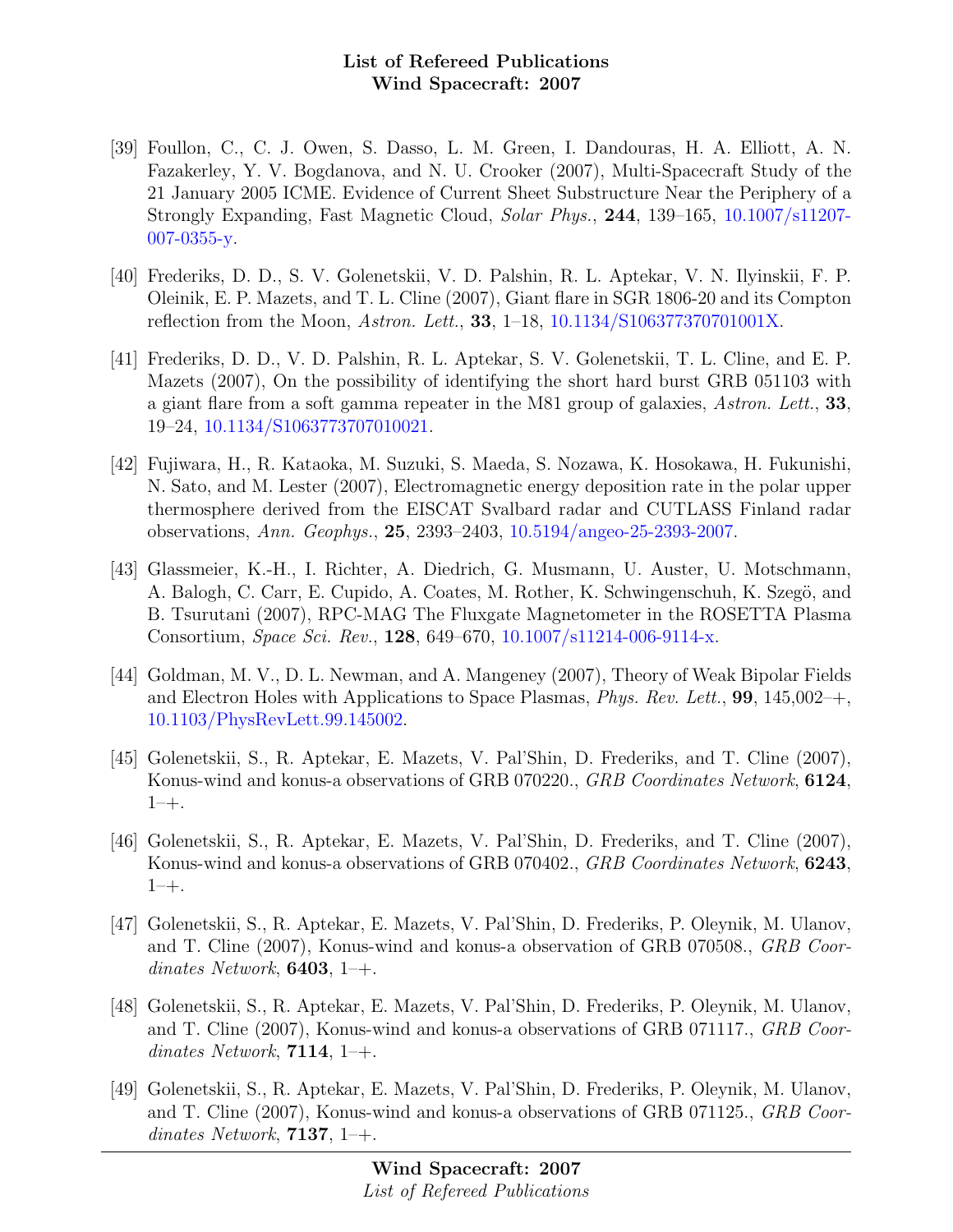- [50] Gopalswamy, N., S. Yashiro, and S. Akiyama (2007), Geoeffectiveness of halo coronal mass ejections, J. Geophys. Res., 112, A06,112, [10.1029/2006JA012149.](http://dx.doi.org/10.1029/2006JA012149)
- [51] Gosling, J. T. (2007), Observations of Magnetic Reconnection in the Turbulent High-Speed Solar Wind, Astrophys. J., 671, L73–L76, [10.1086/524842.](http://dx.doi.org/10.1086/524842)
- [52] Gosling, J. T., S. Eriksson, T. D. Phan, D. E. Larson, R. M. Skoug, and D. J. McComas (2007), Direct evidence for prolonged magnetic reconnection at a continuous x-line within the heliospheric current sheet, Geophys. Res. Lett., 340, L06102, [10.1029/2006GL029033.](http://dx.doi.org/10.1029/2006GL029033)
- [53] Gosling, J. T., T. D. Phan, R. P. Lin, and A. Szabo (2007), Prevalence of magnetic reconnection at small field shear angles in the solar wind, *Geophys. Res. Lett.*, **341**, L15110, [10.1029/2007GL030706.](http://dx.doi.org/10.1029/2007GL030706)
- [54] Gosling, J. T., S. Eriksson, D. J. McComas, T. D. Phan, and R. M. Skoug (2007), Multiple magnetic reconnection sites associated with a coronal mass ejection in the solar wind, J. Geophys. Res., 112, A08,106, [10.1029/2007JA012418.](http://dx.doi.org/10.1029/2007JA012418)
- [55] Gosling, J. T., S. Eriksson, L. M. Blush, T. D. Phan, J. G. Luhmann, D. J. McComas, R. M. Skoug, M. H. Acuna, C. T. Russell, and K. D. Simunac (2007), Five spacecraft observations of oppositely directed exhaust jets from a magnetic reconnection X-line extending  $>4.26\times10^6$  km in the solar wind at 1 AU, *Geophys. Res. Lett.*, **342**, L20,108, [10.1029/2007GL031492.](http://dx.doi.org/10.1029/2007GL031492)
- [56] Hnat, B., S. C. Chapman, K. Kiyani, G. Rowlands, and N. W. Watkins (2007), On the fractal nature of the magnetic field energy density in the solar wind, Geophys. Res. Lett., 341, L15,108, [10.1029/2007GL029531.](http://dx.doi.org/10.1029/2007GL029531)
- [57] Horvath, I. (2007), Impact of 10 January 1997 geomagnetic storm on the nighttime Weddell Sea Anomaly: A study utilizing data provided by the TOPEX/Poseidon mission and the Defense Meteorological Satellite Program, and simulations generated by the Coupled Thermosphere/Ionosphere Plasmasphere model, J. Geophys. Res., 112, A06,329, [10.1029/2006JA012153.](http://dx.doi.org/10.1029/2006JA012153)
- [58] Hudson, H., and N. Vilmer (2007), Small Scale Energy Release and the Acceleration and Transport of Energetic Particles, in Lecture Notes in Physics, Berlin Springer Verlag, Lecture Notes in Physics, Berlin Springer Verlag, vol. 725, edited by K.-L. Klein & A. L. MacKinnon, pp. 81–+.
- [59] Huttunen, K. E. J., S. D. Bale, T. D. Phan, M. Davis, and J. T. Gosling (2007), Wind/WAVES observations of high-frequency plasma waves in solar wind reconnection exhausts, J. Geophys. Res.,  $112$ ,  $1102-+$ .
- [60] Inan, U. S., N. G. Lehtinen, R. C. Moore, K. Hurley, S. Boggs, D. M. Smith, and G. J. Fishman (2007), Massive disturbance of the daytime lower ionosphere by the giant  $\gamma$ -ray flare from magnetar SGR 1806-20, *Geophys. Res. Lett.*, **34**, L08103, [10.1029/2006GL029145.](http://dx.doi.org/10.1029/2006GL029145)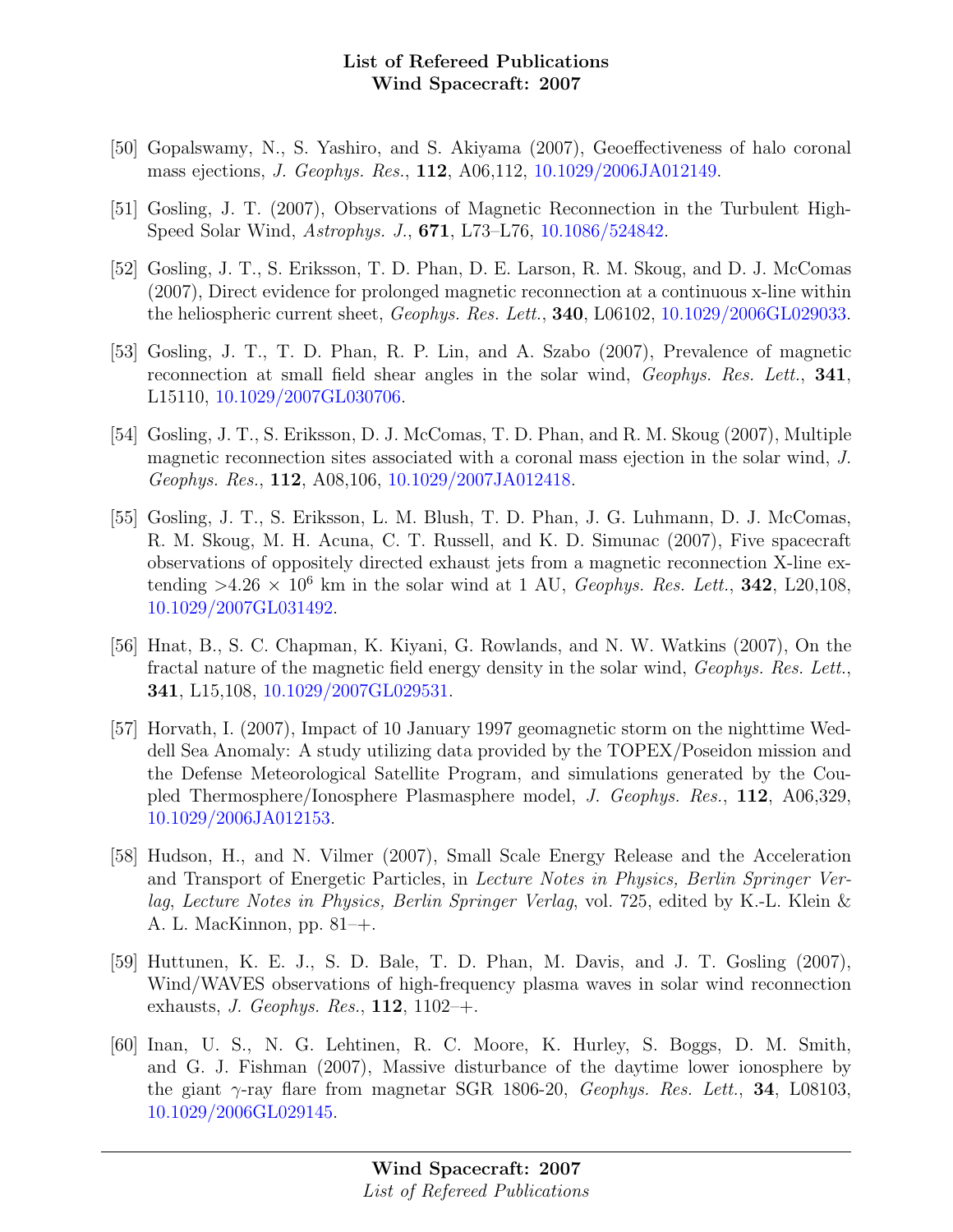- [61] José, J., and M. Hernanz (2007), TOPICAL REVIEW: Nucleosynthesis in classical nova explosions, *J. Phys. G Nucl. Phys.*, **34**,  $431$ –+,  $10.1088/0954-3899/34/12/R01$ .
- [62] Joshi, B., P. K. Manoharan, A. M. Veronig, P. Pant, and K. Pandey (2007), Multi-Wavelength Signatures of Magnetic Reconnection of a Flare-Associated Coronal Mass Ejection, Solar Phys., 242, 143–158, [10.1007/s11207-007-0275-x.](http://dx.doi.org/10.1007/s11207-007-0275-x)
- [63] Kahler, S. W. (2007), Solar Sources of Heliospheric Energetic Electron Events-Shocks or Flares?, Space Sci. Rev., 129, 359–390, [10.1007/s11214-007-9143-0.](http://dx.doi.org/10.1007/s11214-007-9143-0)
- [64] Kahler, S. W., H. Aurass, G. Mann, and A. Klassen (2007), Solar Radio Burst and Solar Wind Associations with Inferred Near-Relativistic Electron Injections, Astrophys. J., 656, 567–576, [10.1086/510230.](http://dx.doi.org/10.1086/510230)
- [65] Kane, R. P. (2007), Solar terrestrial effects of two distinct types, Adv. Space Res., 39, 1890–1897, [10.1016/j.asr.2007.02.006.](http://dx.doi.org/10.1016/j.asr.2007.02.006)
- [66] Kartavykh, Y. Y., W. Dröge, B. Klecker, G. M. Mason, E. Möbius, M. Popecki, and S. Krucker (2007), Evidence of a Two-Temperature Source Region in the <sup>3</sup>He-Rich Solar Energetic Particle Event of 2000 May 1, Astrophys. J., 671, 947–954, [10.1086/522687.](http://dx.doi.org/10.1086/522687)
- [67] Kasper, J. C., M. L. Stevens, A. J. Lazarus, J. T. Steinberg, and K. W. Ogilvie (2007), Solar Wind Helium Abundance as a Function of Speed and Heliographic Latitude: Variation through a Solar Cycle, Astrophys. J., 660, 901–910, [10.1086/510842.](http://dx.doi.org/10.1086/510842)
- [68] Khazanov, G. V., K. V. Gamayunov, D. L. Gallagher, and J. F. Spann (2007), Strong pitch-angle diffusion of ring current ions in geomagnetic storm-associated conditions, J. Atmos. Solar-Terr. Phys., 69, 142–150, [10.1016/j.jastp.2006.07.010.](http://dx.doi.org/10.1016/j.jastp.2006.07.010)
- [69] Kim, K.-H., Y.-J. Moon, and K.-S. Cho (2007), Prediction of the 1-AU arrival times of CME-associated interplanetary shocks: Evaluation of an empirical interplanetary shock propagation model, J. Geophys. Res., 112, A05,104, [10.1029/2006JA011904.](http://dx.doi.org/10.1029/2006JA011904)
- [70] Kocharov, L., O. Saloniemi, J. Torsti, G. Kovaltsov, and E. Riihonen (2007), Scanning an Interplanetary Magnetic Cloud Using High-Energy Protons, Astrophys. J., 654, 1121– 1127, [10.1086/509797.](http://dx.doi.org/10.1086/509797)
- [71] Konovalenko, A. A., A. A. Stanislavsky, E. P. Abranin, V. V. Dorovsky, V. N. Mel'Nik, M. L. Kaiser, A. Lecacheux, and H. O. Rucker (2007), Absorption in Burst Emission, Solar Phys., 245, 345–354, [10.1007/s11207-007-9049-8.](http://dx.doi.org/10.1007/s11207-007-9049-8)
- [72] Kozelov, B. V., and K. Rypdal (2007), Spatial scaling of optical fluctuations during substorm-time aurora, Ann. Geophys., 25, 915–927, [10.5194/angeo-25-915-2007.](http://dx.doi.org/10.5194/angeo-25-915-2007)
- [73] Kozlovsky, A., M. Meurant, and T. Turunen (2007), Changes of dayside auroral distribution caused by a solar wind pressure pulse and associated interplanetary magnetic field disturbances, Ann. Geophys., 25, 929–940, [10.5194/angeo-25-929-2007.](http://dx.doi.org/10.5194/angeo-25-929-2007)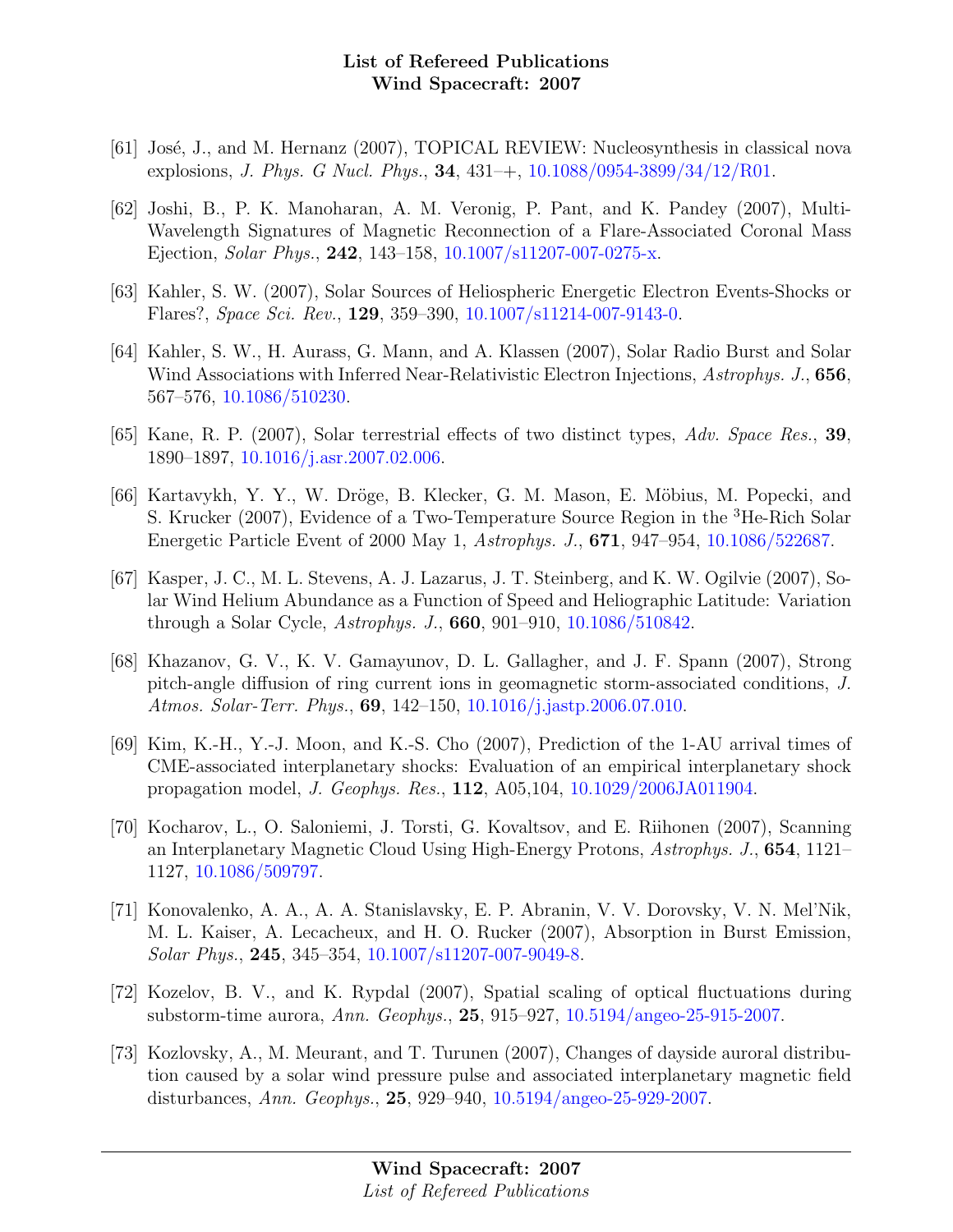- [74] Kozyreva, O., V. Pilipenko, M. J. Engebretson, K. Yumoto, J. Watermann, and N. Romanova (2007), In search of a new ULF wave index: Comparison of Pc5 power with dynamics of geostationary relativistic electrons, *Planet. Space Sci.*, 55, 755–769, [10.1016/j.pss.2006.03.013.](http://dx.doi.org/10.1016/j.pss.2006.03.013)
- [75] Krucker, S., E. P. Kontar, S. Christe, and R. P. Lin (2007), Solar Flare Electron Spectra at the Sun and near the Earth, Astrophys. J., 663, L109–L112, [10.1086/519373.](http://dx.doi.org/10.1086/519373)
- [76] Krucker, S., S. M. White, and R. P. Lin (2007), Solar Flare Hard X-Ray Emission from the High Corona, Astrophys. J., 669, L49–L52, [10.1086/523759.](http://dx.doi.org/10.1086/523759)
- [77] Leitner, M., C. J. Farrugia, C. M¨ostl, K. W. Ogilvie, A. B. Galvin, R. Schwenn, and H. K. Biernat (2007), Consequences of the force-free model of magnetic clouds for their heliospheric evolution, *J. Geophys. Res.*, **112**, 6113, [10.1029/2006JA011940.](http://dx.doi.org/10.1029/2006JA011940)
- [78] Lepping, R. P., T. W. Narock, and H. Chen (2007), Comparison of magnetic field observations of an average magnetic cloud with a simple force free model: the importance of field compression and expansion, Ann. Geophys., 25, 2641–2648.
- [79] Leske, R. A., R. A. Mewaldt, C. M. S. Cohen, A. C. Cummings, E. C. Stone, M. E. Wiedenbeck, and T. T. von Rosenvinge (2007), An Update on Ultra-Heavy Elements in Solar Energetic Particles above 10 MeV/Nucleon, Space Sci. Rev., 130, 335–340, [10.1007/s11214-007-9191-5.](http://dx.doi.org/10.1007/s11214-007-9191-5)
- [80] Lin, R. P. (2007), The solar system: a laboratory for the study of the physics of particle acceleration, Highlights of Astronomy, 14, 83–85, [10.1017/S174392130700988X.](http://dx.doi.org/10.1017/S174392130700988X)
- [81] Longcope, D., C. Beveridge, J. Qiu, B. Ravindra, G. Barnes, and S. Dasso (2007), Modeling and Measuring the Flux Reconnected and Ejected by the Two-Ribbon Flare/CME Event on 7 November 2004, Solar Phys., 244, 45–73, [10.1007/s11207-007-0330-7.](http://dx.doi.org/10.1007/s11207-007-0330-7)
- [82] Lugaz, N., W. B. Manchester, IV, I. I. Roussev, G. Tóth, and T. I. Gombosi (2007), Numerical Investigation of the Homologous Coronal Mass Ejection Events from Active Region 9236, Astrophys. J., 659, 788–800, [10.1086/512005.](http://dx.doi.org/10.1086/512005)
- [83] Luhmann, J. G., S. A. Ledvina, D. Krauss-Varban, D. Odstrcil, and P. Riley (2007), A heliospheric simulation-based approach to SEP source and transport modeling, Adv. Space Res., 40, 295–303, [10.1016/j.asr.2007.03.089.](http://dx.doi.org/10.1016/j.asr.2007.03.089)
- [84] Mandrini, C. H., M. S. Nakwacki, G. Attrill, L. van Driel-Gesztelyi, P. Démoulin, S. Dasso, and H. Elliott (2007), Are CME-Related Dimmings Always a Simple Signature of Interplanetary Magnetic Cloud Footpoints?, Solar Phys., 244, 25–43, [10.1007/s11207-007-](http://dx.doi.org/10.1007/s11207-007-9020-8) [9020-8.](http://dx.doi.org/10.1007/s11207-007-9020-8)
- [85] Markevitch, M., and A. Vikhlinin (2007), Shocks and cold fronts in galaxy clusters, Phys. Rep., 443, 1–53, [10.1016/j.physrep.2007.01.001.](http://dx.doi.org/10.1016/j.physrep.2007.01.001)
- [86] Matthews, S. A., and J. L. Culhane (2007), Magnetic coupling of the Sun Earth system The view from STEREO, Adv. Space Res., 39, 1791–1803, [10.1016/j.asr.2007.02.043.](http://dx.doi.org/10.1016/j.asr.2007.02.043)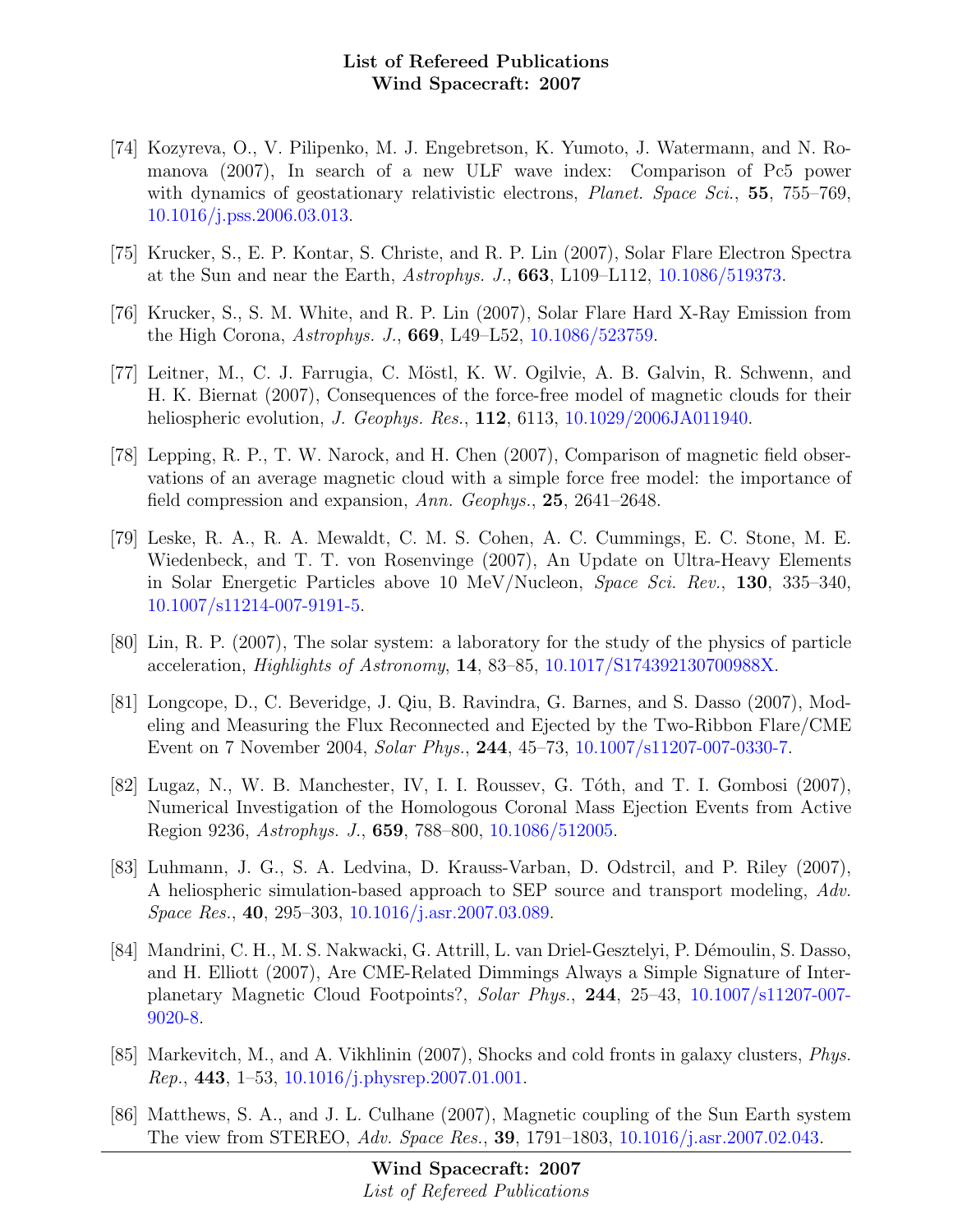- [87] Mavromichalaki, H., E. Paouris, and T. Karalidi (2007), Cosmic-Ray Modulation: An Empirical Relation with Solar and Heliospheric Parameters, Solar Phys., 245, 369–390, [10.1007/s11207-007-9043-1.](http://dx.doi.org/10.1007/s11207-007-9043-1)
- [88] Merka, J., D. Merkova, and D. Odstrcil (2007), A step toward data assimilation in solar wind research, *J. Atmos. Solar-Terr. Phys.*, **69**, 170–178, [10.1016/j.jastp.2006.07.012.](http://dx.doi.org/10.1016/j.jastp.2006.07.012)
- [89] Michalek, G., N. Gopalswamy, and S. Yashiro (2007), Prediction of Space Weather Using an Asymmetric Cone Model for Halo CMEs, Solar Phys., 246, 399–408, [10.1007/s11207-](http://dx.doi.org/10.1007/s11207-007-9081-8) [007-9081-8.](http://dx.doi.org/10.1007/s11207-007-9081-8)
- [90] Michalek, G., N. Gopalswamy, and H. Xie (2007), Width of Radio-Loud and Radio-Quiet CMEs, Solar Phys., 246, 409–414, [10.1007/s11207-007-9062-y.](http://dx.doi.org/10.1007/s11207-007-9062-y)
- [91] Moore, T. E., and J. L. Horwitz (2007), Stellar ablation of planetary atmospheres, Rev. Geophys., 45, RG3002, [10.1029/2005RG000194.](http://dx.doi.org/10.1029/2005RG000194)
- [92] Morioka, A., Y. Miyoshi, S. Masuda, F. Tsuchiya, H. Misawa, H. Matsumoto, K. Hashimoto, and H. Oya (2007), Micro-Type III Radio Bursts, Astrophys. J., 657, 567–576, [10.1086/510507.](http://dx.doi.org/10.1086/510507)
- [93] Morley, S. K., M. P. Freeman, and E. I. Tanskanen (2007), A comparison of the probability distribution of observed substorm magnitude with that predicted by a minimal substorm model, Ann. Geophys., 25, 2427–2437, [10.5194/angeo-25-2427-2007.](http://dx.doi.org/10.5194/angeo-25-2427-2007)
- [94] Morris, D. C., J. Reeves, V. Pal'shin, M. Garczarczyk, A. D. Falcone, D. N. Burrows, H. Krimm, N. Galante, M. Gaug, S. Golenetskii, S. Mizobuchi, C. Pagani, A. Stamerra, M. Teshima, A. P. Beardmore, O. Godet, and N. Gehrels (2007), GRB 050713A: High-Energy Observations of the Gamma-Ray Burst Prompt and Afterglow Emission, Astrophys. J., 654, 413–428, [10.1086/509098.](http://dx.doi.org/10.1086/509098)
- [95] Narock, T. W., and R. P. Lepping (2007), Anisotropy of magnetic field fluctuations in an average interplanetary magnetic cloud at 1 AU, J. Geophys. Res., 112, A06,108, [10.1029/2006JA011987.](http://dx.doi.org/10.1029/2006JA011987)
- [96] Nikolaeva, N. S., V. A. Parkhomov, N. L. Borodkova, and Y. I. Yermolaev (2007), The magnetospheric boundary motion during the main phase of the moderate magnetic storm (case study), Planet. Space Sci., 55, 2299–2309, [10.1016/j.pss.2007.05.010.](http://dx.doi.org/10.1016/j.pss.2007.05.010)
- [97] Nunes, S. M. (2007), Influence of CME interaction on the intensities of type II radio bursts, Ph.D. thesis, The Catholic University of America.
- [98] Ofek, E. O. (2007), Soft Gamma-Ray Repeaters in Nearby Galaxies: Rate, Luminosity Function, and Fraction among Short Gamma-Ray Bursts, Astrophys. J., 659, 339–346, [10.1086/511147.](http://dx.doi.org/10.1086/511147)
- [99] Ogilvie, K. W., M. A. Coplan, D. A. Roberts, and F. Ipavich (2007), Solar wind structure suggested by bimodal correlations of solar wind speed and density between the spacecraft SOHO and Wind, J. Geophys. Res., 112, A08,104, [10.1029/2007JA012248.](http://dx.doi.org/10.1029/2007JA012248)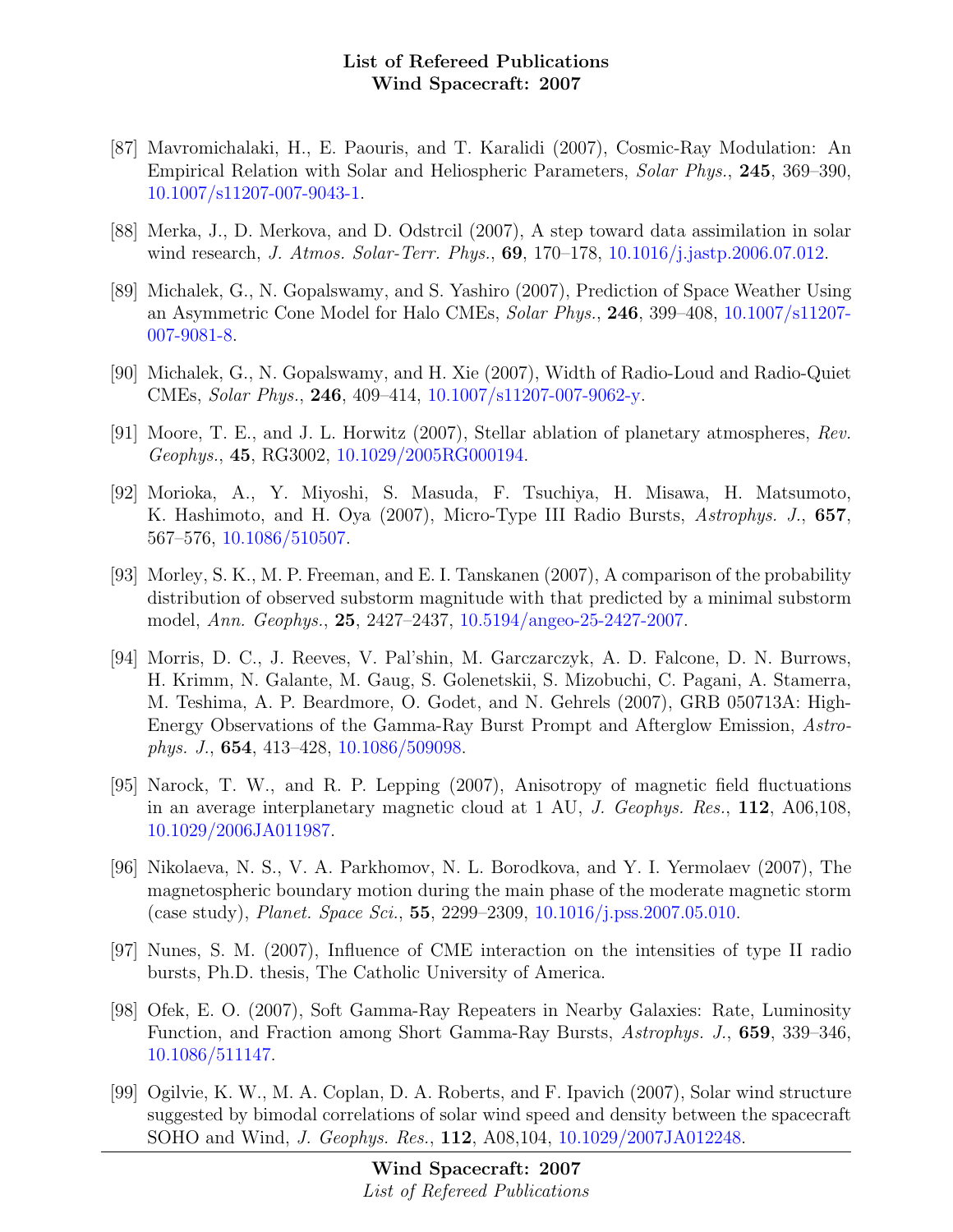- [100] Oh, S. Y., Y. Yi, and Y. H. Kim (2007), Solar Cycle Variation of the Interplanetary Forward Shock Drivers Observed at 1 AU, Solar Phys., 245, 391–410, [10.1007/s11207-](http://dx.doi.org/10.1007/s11207-007-9042-2) [007-9042-2.](http://dx.doi.org/10.1007/s11207-007-9042-2)
- [101] Onel, H., G. Mann, and E. Sedlmayr (2007), Propagation of energetic electrons through the solar corona and the interplanetary medium, Astron.  $\mathcal{C}$  Astrophys., 463, 1143–1152, [10.1051/0004-6361:20065237.](http://dx.doi.org/10.1051/0004-6361:20065237)
- [102] Owens, M. J., and N. U. Crooker (2007), Reconciling the electron counterstreaming and dropout occurrence rates with the heliospheric flux budget,  $J$ . Geophys. Res., 112, A06106, [10.1029/2006JA012159.](http://dx.doi.org/10.1029/2006JA012159)
- [103] Page, K. L., R. Willingale, J. P. Osborne, B. Zhang, O. Godet, F. E. Marshall, A. Melandri, J. P. Norris, P. T. O'Brien, V. Pal'shin, E. Rol, P. Romano, R. L. C. Starling, P. Schady, S. A. Yost, S. D. Barthelmy, A. P. Beardmore, G. Cusumano, D. N. Burrows, M. De Pasquale, M. Ehle, P. A. Evans, N. Gehrels, M. R. Goad, S. Golenetskii, C. Guidorzi, C. Mundell, M. J. Page, G. Ricker, T. Sakamoto, B. E. Schaefer, M. Stamatikos, E. Troja, M. Ulanov, F. Yuan, and H. Ziaeepour (2007), GRB 061121: Broadband Spectral Evolution through the Prompt and Afterglow Phases of a Bright Burst, Astrophys. J., 663, 1125–1138, [10.1086/518821.](http://dx.doi.org/10.1086/518821)
- [104] Parkinson, M. L., R. C. Healey, and P. L. Dyson (2007), Solar cycle changes in the geoeffectiveness of small-scale solar wind turbulence measured by Wind and ACE at 1 AU, Ann. Geophys., 25, 1183–1197, [10.5194/angeo-25-1183-2007.](http://dx.doi.org/10.5194/angeo-25-1183-2007)
- [105] Pchelkin, V. V., E. V. Pchelkina, and I. V. Golovchanskaya (2007), Anomalous behavior of cutoff rigidity variation in the region of the Mexico station during a magnetic superstorm on 20 November 2003, Ann. Geophys., 25, 1721–1725, [10.5194/angeo-25-1721-2007.](http://dx.doi.org/10.5194/angeo-25-1721-2007)
- [106] Penz, T., C. J. Farrugia, V. V. Ivanova, V. S. Semenov, I. B. Ivanov, S. W. H. Cowley, H. K. Biernat, and R. B. Torbert (2007), Modeled variations of the reconnection electric field at the dayside magnetopause during continued flux transfer event activity, J. Geophys. Res., 112, 1, [10.1029/2006JA011937.](http://dx.doi.org/10.1029/2006JA011937)
- [107] Peroomian, V., M. El-Alaoui, M. A. Abdalla, and L. M. Zelenyi (2007), A comparison of solar wind and ionospheric plasma contributions to the September 24 25, 1998 magnetic storm, J. Atmos. Solar-Terr. Phys., 69, 212–222, [10.1016/j.jastp.2006.07.025.](http://dx.doi.org/10.1016/j.jastp.2006.07.025)
- [108] Phan, T. D., G. Paschmann, C. Twitty, F. S. Mozer, J. T. Gosling, J. P. Eastwood, M. Øieroset, H. Rème, and E. A. Lucek (2007), Evidence for magnetic reconnection initiated in the magnetosheath, Geophys. Res. Lett., 341, L14,104, [10.1029/2007GL030343.](http://dx.doi.org/10.1029/2007GL030343)
- [109] Pirard, B., J. Cabrera, C. D'Uston, J. J. Thocaven, O. Gasnault, P. Leleux, and J. Brückner (2007), Solar proton damage in high-purity germanium detectors, Nucl. Inst.  $\&$  Meth. in Phys. Res. A, 572, 698–707, [10.1016/j.nima.2006.11.051.](http://dx.doi.org/10.1016/j.nima.2006.11.051)
- [110] Podesta, J. J. (2007), Self-similar scaling of kinetic energy density in the inertial range of solar wind turbulence, J. Geophys. Res., 112, A11,104, [10.1029/2007JA012549.](http://dx.doi.org/10.1029/2007JA012549)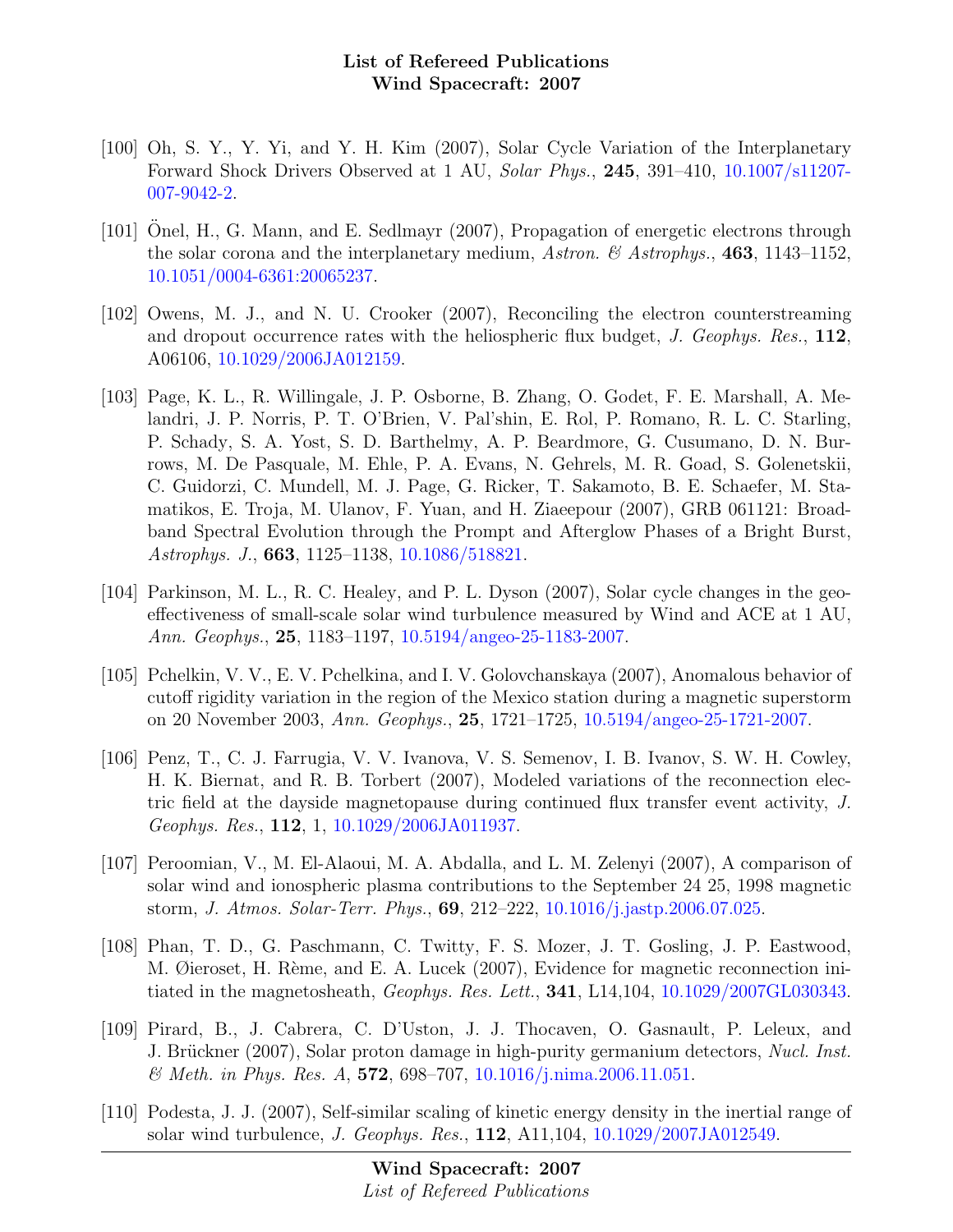- [111] Podesta, J. J., D. A. Roberts, and M. L. Goldstein (2007), Spectral Exponents of Kinetic and Magnetic Energy Spectra in Solar Wind Turbulence, Astrophys. J., 664, 543–548, [10.1086/519211.](http://dx.doi.org/10.1086/519211)
- [112] Pohjolainen, S., L. van Driel-Gesztelyi, J. L. Culhane, P. K. Manoharan, and H. A. Elliott (2007), CME Propagation Characteristics from Radio Observations, Solar Phys., 244, 167–188, [10.1007/s11207-007-9006-6.](http://dx.doi.org/10.1007/s11207-007-9006-6)
- [113] Posner, A. (2007), Up to 1-hour forecasting of radiation hazards from solar energetic ion events with relativistic electrons, Space Weather, 50, S05,001, [10.1029/2006SW000268.](http://dx.doi.org/10.1029/2006SW000268)
- [114] Pulkkinen, T. I., N. Partamies, K. E. J. Huttunen, G. D. Reeves, and H. E. J. Koskinen (2007), Differences in geomagnetic storms driven by magnetic clouds and ICME sheath regions, Geophys. Res. Lett., 340, L02,105, [10.1029/2006GL027775.](http://dx.doi.org/10.1029/2006GL027775)
- [115] Pulkkinen, T. I., M. Palmroth, and R. L. McPherron (2007), What drives magnetospheric activity under northward IMF conditions?, Geophys. Res. Lett., 34, L18104, [10.1029/2007GL030619.](http://dx.doi.org/10.1029/2007GL030619)
- [116] Qin, Z., R. E. Denton, N. A. Tsyganenko, and S. Wolf (2007), Solar wind parameters for magnetospheric magnetic field modeling, Space Weather, 51, S11,003, [10.1029/2006SW000296.](http://dx.doi.org/10.1029/2006SW000296)
- [117] Quémerais, E., R. Lallement, D. Koutroumpa, and P. Lamy (2007), Velocity Profiles in the Solar Corona from Multi-Instrument Observations, Astrophys. J., 667, 1229–1234, [10.1086/520918.](http://dx.doi.org/10.1086/520918)
- [118] Reiner, M. J., S. Krucker, D. E. Gary, B. L. Dougherty, M. L. Kaiser, and J.-L. Bougeret (2007), Radio and White-Light Coronal Signatures Associated with the RHESSI Hard X-Ray Event of 2002 July 23, Astrophys. J., 657, 1107–1116, [10.1086/510827.](http://dx.doi.org/10.1086/510827)
- [119] Reiner, M. J., J. Fainberg, M. L. Kaiser, and J.-L. Bougeret (2007), Circular Polarization Observed in Interplanetary Type III Radio Storms, Solar Phys., 241, 351–370, [10.1007/s11207-007-0277-8.](http://dx.doi.org/10.1007/s11207-007-0277-8)
- [120] Reiner, M. J., M. L. Kaiser, and J.-L. Bougeret (2007), Coronal and Interplanetary Propagation of CME/Shocks from Radio, In Situ and White-Light Observations, Astrophys. J., 663, 1369–1385, [10.1086/518683.](http://dx.doi.org/10.1086/518683)
- [121] Riley, P. (2007), An Alternative Interpretation of the Relationship between the Inferred Open Solar Flux and the Interplanetary Magnetic Field, Astrophys. J. Lett., 667, L97– L100, [10.1086/522001.](http://dx.doi.org/10.1086/522001)
- [122] Roberts, D. A., J. Giacalone, J. R. Jokipii, M. L. Goldstein, and T. D. Zepp (2007), Spectra of polar heliospheric fields and implications for field structure, J. Geophys. Res., 112, A08103, [10.1029/2007JA012247.](http://dx.doi.org/10.1029/2007JA012247)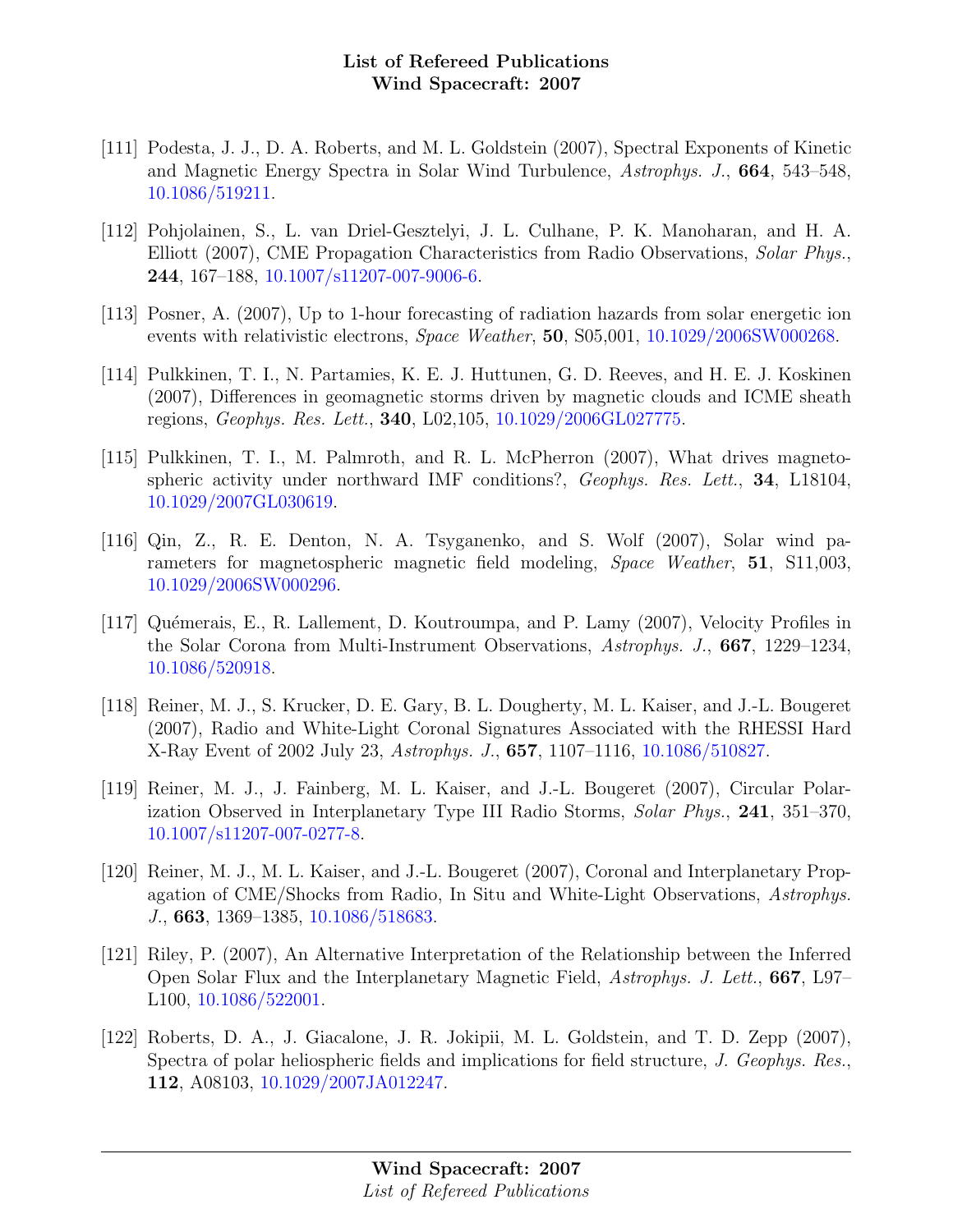- [123] Rosenqvist, L., A. Kullen, and S. Buchert (2007), An unusual giant spiral arc in the polar cap region during the northward phase of a Coronal Mass Ejection, Ann. Geophys., 25, 507–517, [10.5194/angeo-25-507-2007.](http://dx.doi.org/10.5194/angeo-25-507-2007)
- [124] Rouillard, A. P., M. Lockwood, and I. Finch (2007), Centennial changes in the solar wind speed and in the open solar flux, J. Geophys. Res., 112, A05103, [10.1029/2006JA012130.](http://dx.doi.org/10.1029/2006JA012130)
- [125] Roy, N., P. K. Manoharan, and P. Chakraborty (2007), Occultation Observation to Probe the Turbulence Scale Size in the Plasma Tail of Comet Schwassmann-Wachmann 3-B, Astrophys. J. Lett., 668, L67–L70, [10.1086/522780.](http://dx.doi.org/10.1086/522780)
- [126] Safránková, J., Z. Němeček, L. Přech, A. A. Samsonov, A. Koval, and K. Andréeová (2007), Modification of interplanetary shocks near the bow shock and through the magnetosheath, J. Geophys. Res., 112, 8212, [10.1029/2007JA012503.](http://dx.doi.org/10.1029/2007JA012503)
- [127] Safránková, J., Z. Němeček, L. Přech, A. A. Samsonov, A. Koval, and K. Andréeová  $(2007)$ , Interaction of interplanetary shocks with the bow shock, *Planet. Space Sci.*, 55, 2324–2329, [10.1016/j.pss.2007.05.012.](http://dx.doi.org/10.1016/j.pss.2007.05.012)
- [128] Salem, C., S. D. Bale, and M. Maksimovic (2007), Solar Wind Electrons And Associated Heat Conduction In The Inner Heliosphere, in Second Solar Orbiter Workshop, ESA Special Publication, vol. 641, p. 9.
- [129] Salem, C., A. Mangeney, S. D. Bale, P. Veltri, and R. Bruno (2007), Anomalous scaling and the role of intermittency in solar wind MHD turbulence: new insights, in Turbulence and Nonlinear Processes in Astrophysical Plasmas, American Institute of Physics Conference Series, vol. 932, edited by D. Shaikh and G. P. Zank, pp. 75–82, [10.1063/1.2778948.](http://dx.doi.org/10.1063/1.2778948)
- [130] Sandholt, P. E., and C. J. Farrugia (2007), Role of poleward moving auroral forms in the dawn-dusk auroral precipitation asymmetries induced by IMF  $B_y$ , J. Geophys. Res., 112, 4203, [10.1029/2006JA011952.](http://dx.doi.org/10.1029/2006JA011952)
- [131] Sandholt, P. E., and C. J. Farrugia (2007), Poleward moving auroral forms (PMAFs) revisited: responses of aurorae, plasma convection and Birkeland currents in the pre- and postnoon sectors under positive and negative IMF  $B<sub>y</sub>$  conditions, Ann. Geophys., 25, 1629–1652, [10.5194/angeo-25-1629-2007.](http://dx.doi.org/10.5194/angeo-25-1629-2007)
- [132] Saul, L., E. Möbius, P. Isenberg, and P. Bochsler (2007), On Pitch-Angle Scattering Rates of Interstellar Pickup Ions as Determined by in Situ Measurement of Velocity Distributions, Astrophys. J., 655, 672–677, [10.1086/509732.](http://dx.doi.org/10.1086/509732)
- [133] Schwadron, N. A., and G. Gloeckler (2007), Pickup Ions and Cosmic Rays from Dust in the Heliosphere, Space Sci. Rev., 130, 283–291, [10.1007/s11214-007-9166-6.](http://dx.doi.org/10.1007/s11214-007-9166-6)
- [134] Shen, C., Y. Wang, P. Ye, X. P. Zhao, B. Gui, and S. Wang (2007), Strength of Coronal Mass Ejection-driven Shocks near the Sun and Their Importance in Predicting Solar Energetic Particle Events, Astrophys. J., 670, 849–856, [10.1086/521716.](http://dx.doi.org/10.1086/521716)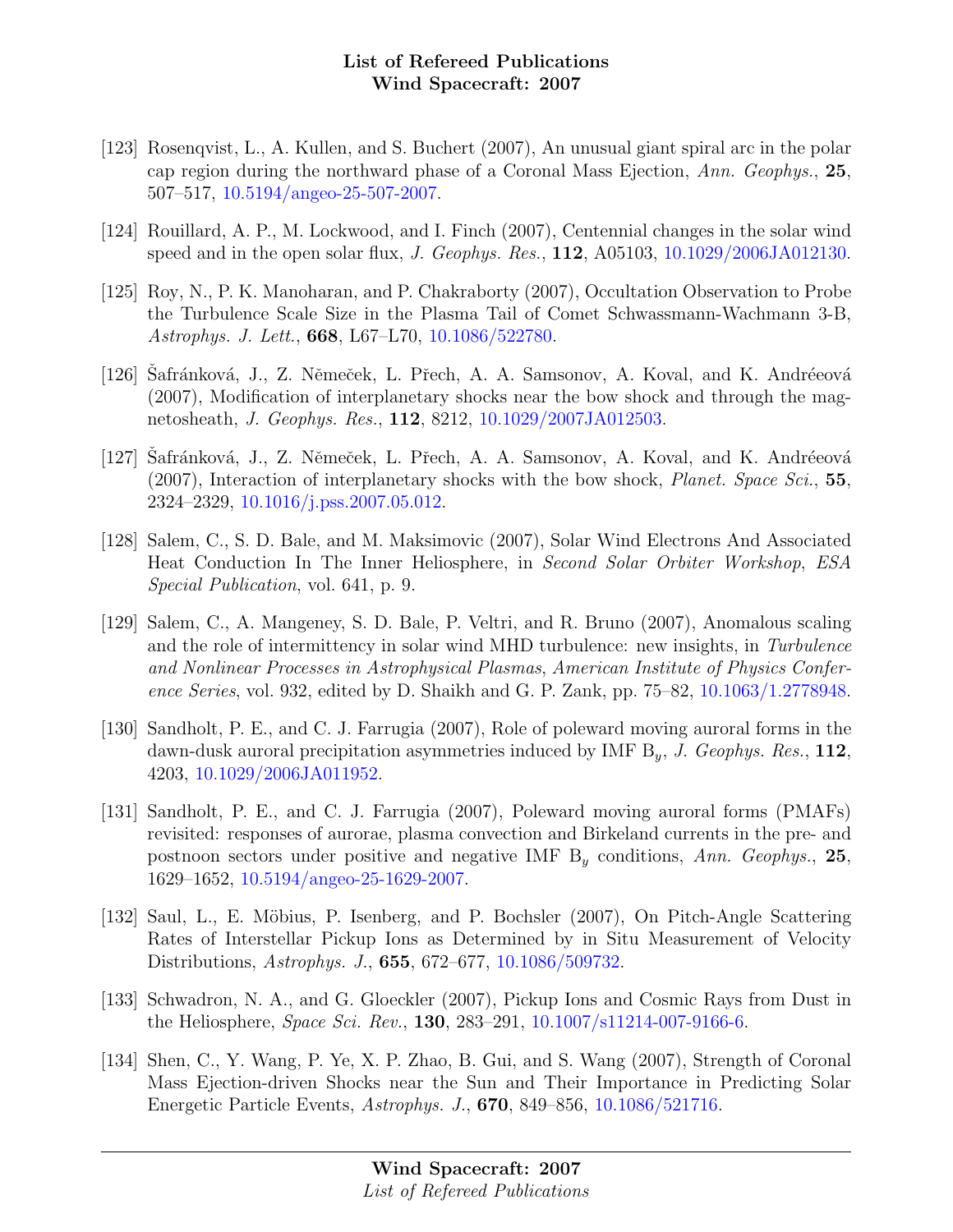- [135] Shen, F., X. Feng, S. T. Wu, and C. Xiang (2007), Three-dimensional MHD simulation of CMEs in three-dimensional background solar wind with the self-consistent structure on the source surface as input: Numerical simulation of the January 1997 Sun-Earth connection event, J. Geophys. Res., 112, A06,109, [10.1029/2006JA012164.](http://dx.doi.org/10.1029/2006JA012164)
- [136] Shevyrev, N. N., J. Du, G. N. Zastenker, C. Wang, and P. E. Eiges (2007), Small-scale ion flux and magnetic field fluctuations in solar wind, foreshock and magnetosheath, Chinese Phys., 16, 1477–1487, [10.1088/1009-1963/16/5/052.](http://dx.doi.org/10.1088/1009-1963/16/5/052)
- [137] Stevens, M. L., and J. C. Kasper (2007), A scale-free analysis of magnetic holes at 1 AU, J. Geophys. Res., 112, A05,109, [10.1029/2006JA012116.](http://dx.doi.org/10.1029/2006JA012116)
- [138] Tan, L. C., D. V. Reames, and C. K. Ng (2007), Bulk Flow Velocity and First-Order Anisotropy of Solar Energetic Particles Observed on the Wind Spacecraft: Overview of Three "Gradual" Particle Events, Astrophys. J., 661, 1297–1310, [10.1086/516626.](http://dx.doi.org/10.1086/516626)
- [139] Thejappa, G., R. J. MacDowall, and M. L. Kaiser (2007), Monte Carlo Simulation of Directivity of Interplanetary Radio Bursts, Astrophys. J., **671**, 894–906, [10.1086/522664.](http://dx.doi.org/10.1086/522664)
- [140] Trimble, V., M. J. Aschwanden, and C. J. Hansen (2007), Astrophysics in 2006, Space Sci. Rev., 132, 1-182,  $10.1007 \, \text{s}$ 11214-007-9224-0.
- [141] Tsyganenko, N. A., and M. I. Sitnov (2007), Magnetospheric configurations from a high-resolution data-based magnetic field model, J. Geophys. Res., 112, A06225, [10.1029/2007JA012260.](http://dx.doi.org/10.1029/2007JA012260)
- [142] Vaivads, A., A. I. Eriksson, M. André, L. G. Blomberg, J.-E. Wahlund, and S. D. Bale (2007), Low-frequency electric field and density fluctuation measurements on Solar Orbiter, Adv. Space Res., 39, 1502–1509, [10.1016/j.asr.2006.10.011.](http://dx.doi.org/10.1016/j.asr.2006.10.011)
- [143] Voiculescu, M., and T. Nygrén (2007), IMF effect on ionospheric trough occurrence at equinoxes, Adv. Space Res., 40, 1935–1940, [10.1016/j.asr.2007.04.108.](http://dx.doi.org/10.1016/j.asr.2007.04.108)
- [144] Vourlidas, A., M. Pick, S. Hoang, and P. Démoulin (2007), Identification of a Peculiar Radio Source in the Aftermath of Large Coronal Mass Ejection Events, Astrophys. J., 656, L105–L108, [10.1086/512607.](http://dx.doi.org/10.1086/512607)
- [145] Vršnak, B., and T. Zic  $(2007)$ , Transit times of interplanetary coronal mass ejections and the solar wind speed, Astron. & Astrophys., 472, 937–943,  $10.1051/0004-6361:20077499$ .
- [146] Wang, C., J. B. Liu, Z. H. Huang, and J. D. Richardson (2007), Response of the magnetic field in the geosynchronous orbit to solar wind dynamic pressure pulses, J. Geophys. Res., 112, A12,210, [10.1029/2007JA012664.](http://dx.doi.org/10.1029/2007JA012664)
- [147] Waters, C. L., K. Kabin, R. Rankin, E. Donovan, and J. C. Samson (2007), Effects of the magnetic field model and wave polarisation on the estimation of proton number densities in the magnetosphere using field line resonances, *Planet. Space Sci.*, 55, 809–819, [10.1016/j.pss.2006.04.041.](http://dx.doi.org/10.1016/j.pss.2006.04.041)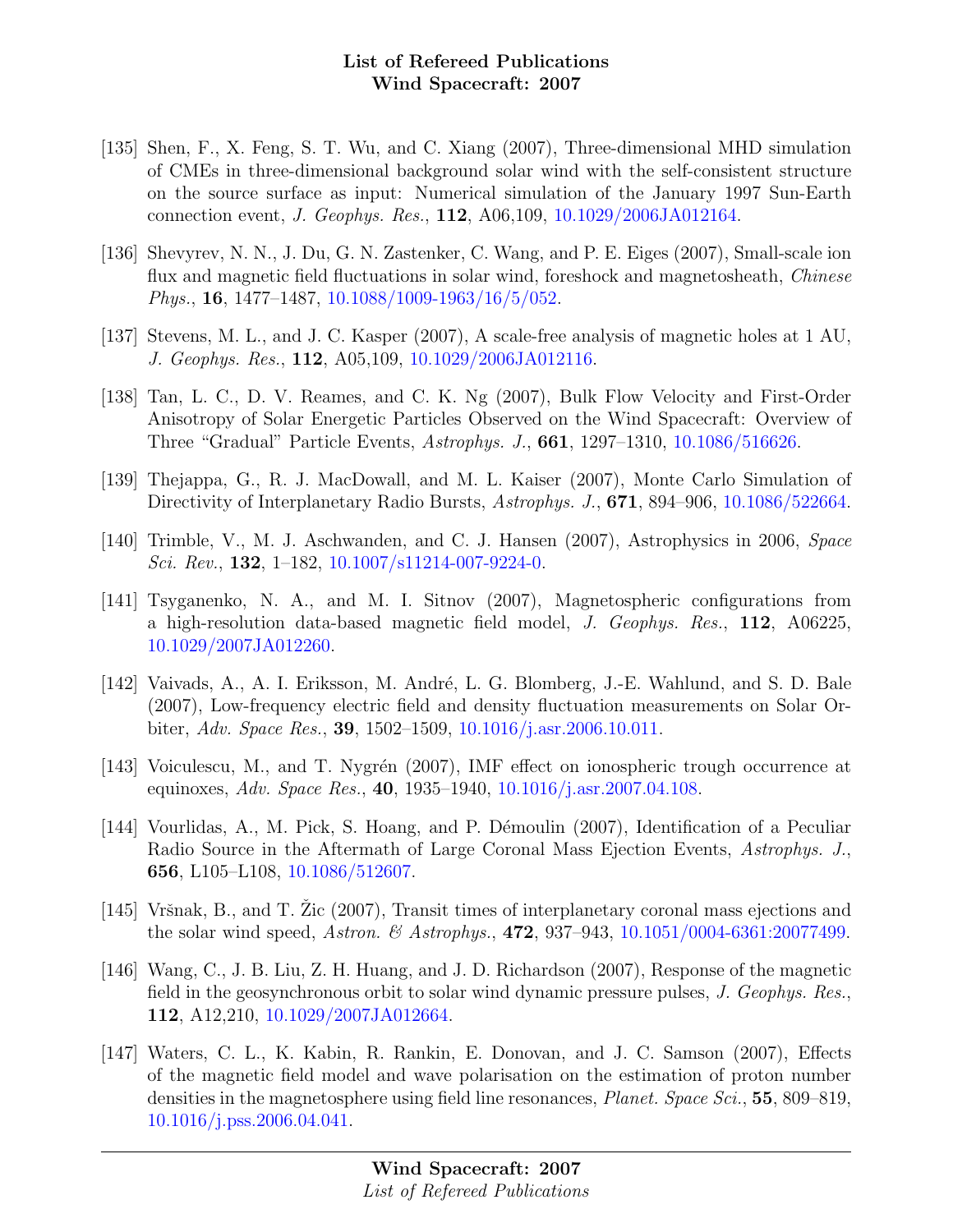- [148] Weidenspointner, G., J. Knödlseder, P. Jean, G. K. Skinner, P. von Ballmoos, J.-P. Roques, G. Vedrenne, P. Milne, B. J. Teegarden, R. Diehl, A. Strong, S. Schanne, B. Cordier, and C. Winkler (2007), The Sky Distribution of 51 1 keV Positron Annihilation Line Emission as Measured with INTEGRAL/SP125, in ESA Special Publication, ESA Special Publication, vol. 622, pp. 25–+.
- [149] Wilson III, L. B., C. Cattell, P. J. Kellogg, K. Goetz, K. Kersten, L. Hanson, R. MacGregor, and J. C. Kasper (2007), Waves in Interplanetary Shocks: A Wind/WAVES Study, Phys. Rev. Lett., 99, 041,101–+, [10.1103/PhysRevLett.99.041101.](http://dx.doi.org/10.1103/PhysRevLett.99.041101)
- [150] Woods, P. M., C. Kouveliotou, M. H. Finger, E. Göğüş, C. A. Wilson, S. K. Patel, K. Hurley, and J. H. Swank (2007), The Prelude to and Aftermath of the Giant Flare of 2004 December 27: Persistent and Pulsed X-Ray Properties of SGR 1806-20 from 1993 to 2005, Astrophys. J., 654, 470–486, [10.1086/507459.](http://dx.doi.org/10.1086/507459)
- [151] Wu, C.-C., and R. P. Lepping (2007), Comparison of the Characteristics of Magnetic Clouds and Magnetic Cloud-Like Structures for the Events of 1995 - 2003, Solar Phys., 242, 159–165, [10.1007/s11207-007-0323-6.](http://dx.doi.org/10.1007/s11207-007-0323-6)
- [152] Wu, C.-C., C. D. Fry, S. T. Wu, M. Dryer, and K. Liou (2007), Three-dimensional global simulation of interplanetary coronal mass ejection propagation from the Sun to the heliosphere: Solar event of 12 May 1997, J. Geophys. Res., 112, A09,104, [10.1029/2006JA012211.](http://dx.doi.org/10.1029/2006JA012211)
- [153] Wu, D. J., and L. Yang (2007), Nonlinear Interaction of Minor Heavy Ions with Kinetic Alfvén Waves and Their Anisotropic Energization in Coronal Holes, Astrophys. J., 659, 1693–1701, [10.1086/512117.](http://dx.doi.org/10.1086/512117)
- [154] Wu, G.-P., G.-L. Huang, Y.-H. Tang, and Y. Dai (2007), The Origin and Acceleration of <sup>3</sup>He and Heavy Ions in the 2000 July 14 Event, *Chinese J. Astron.*  $\mathcal{C}$  Astrophys., **7**, 141–147, [10.1088/1009-9271/7/1/11.](http://dx.doi.org/10.1088/1009-9271/7/1/11)
- [155] Xapsos, M. A., C. Stauffer, T. Jordan, J. L. Barth, and R. A. Mewaldt (2007), Model for Cumulative Solar Heavy Ion Energy and Linear Energy Transfer Spectra, IEEE Trans. Nucl. Sci., 54, 1985–1989, [10.1109/TNS.2007.910850.](http://dx.doi.org/10.1109/TNS.2007.910850)
- [156] Yagova, N., V. Pilipenko, J. Watermann, and K. Yumoto (2007), Control of high latitude geomagnetic fluctuations by interplanetary parameters: the role of suprathermal ions, Ann. Geophys., 25, 1037–1047, [10.5194/angeo-25-1037-2007.](http://dx.doi.org/10.5194/angeo-25-1037-2007)
- [157] Yermolaev, Y. I., M. Y. Yermolaev, N. S. Nikolaeva, and L. G. Lodkina (2007), Interplanetary conditions for CIR-induced and MC-induced geomagnetic storms, Bulgarian J. Phys., 34, 138.
- [158] Yermolaev, Y. I., M. Y. Yermolaev, I. G. Lodkina, and N. S. Nikolaeva (2007), Statistical investigation of heliospheric conditions resulting in magnetic storms, Cosmic Res., 45, 1–8, [10.1134/S0010952507010017.](http://dx.doi.org/10.1134/S0010952507010017)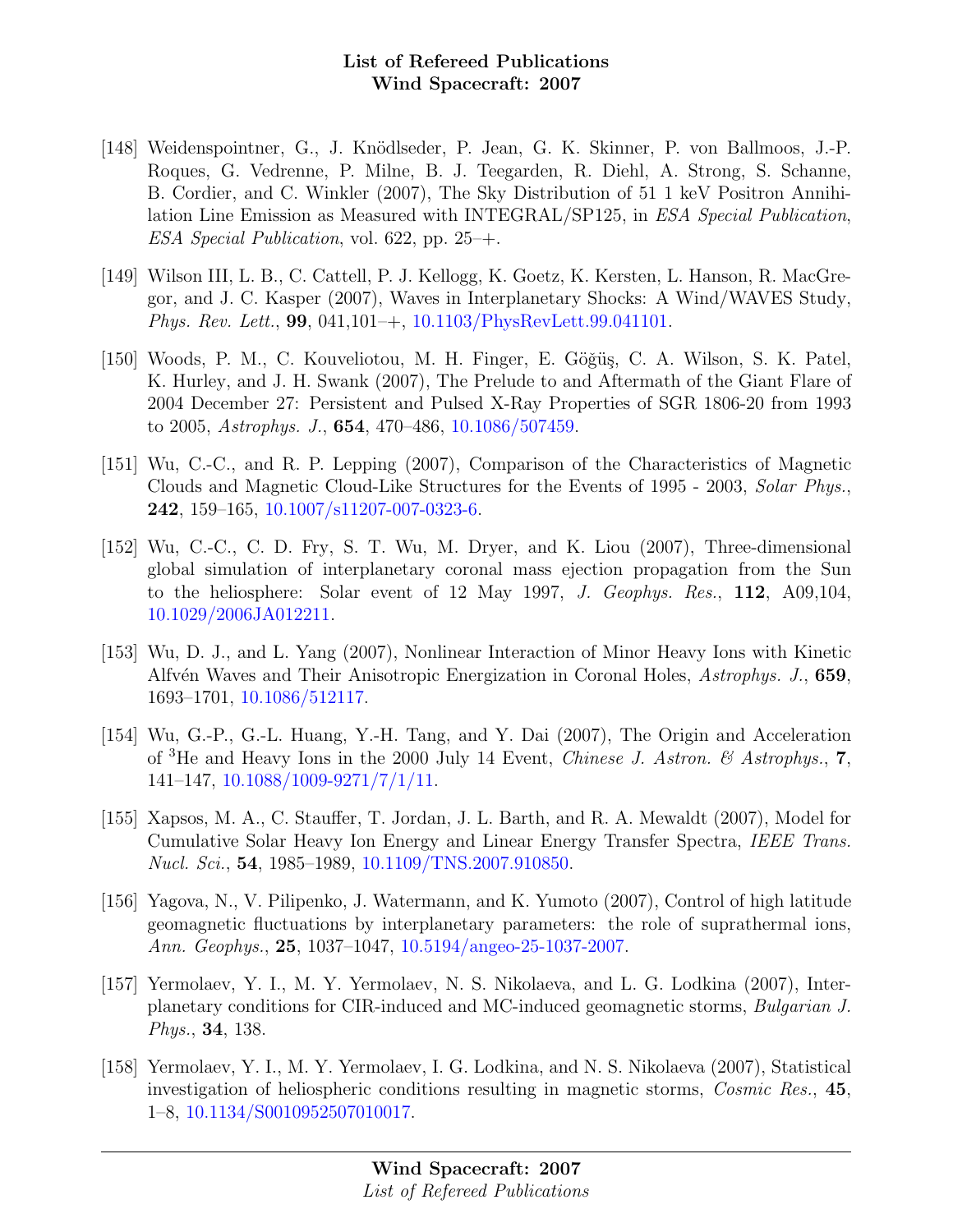- [159] Yermolaev, Y. I., M. Y. Yermolaev, I. G. Lodkina, and N. S. Nikolaeva (2007), Statistical investigation of Heliospheric conditions resulting in magnetic storms: 2, Cosmic Res., 45, 461–470, [10.1134/S0010952507060020.](http://dx.doi.org/10.1134/S0010952507060020)
- [160] Yuan, Z., and X. Deng (2007), Effects of continuous solar wind pressure variations on the long-lasting penetration of the interplanetary electric field during southward interplanetary magnetic field, Adv. Space Res., 39, 1342–1346, [10.1016/j.asr.2007.02.033.](http://dx.doi.org/10.1016/j.asr.2007.02.033)
- [161] Yurchyshyn, V., Q. Hu, R. P. Lepping, B. J. Lynch, and J. Krall (2007), Orientations of LASCO Halo CMEs and their connection to the flux rope structure of interplanetary CMEs, Adv. Space Res., 40, 1821–1826, [10.1016/j.asr.2007.01.059.](http://dx.doi.org/10.1016/j.asr.2007.01.059)
- [162] Zaalov, N. Y., E. M. Warrington, and A. J. Stocker (2007), Effect of geomagnetic activity on the channel scattering functions of HF signals propagating in the region of the midlatitude trough and the auroral zone, Radio Sci.,  $42$ , RS4005, [10.1029/2006RS003611.](http://dx.doi.org/10.1029/2006RS003611)
- [163] Zarka, P., L. Lamy, B. Cecconi, R. Prangé, and H. O. Rucker (2007), Modulation of Saturn's radio clock by solar wind speed, Nature, 450, 265–267, [10.1038/nature06237.](http://dx.doi.org/10.1038/nature06237)
- [164] Zastenker, G., and M. Riazantseva (2007), Multipoint observations of the dynamics of the sharp solar wind structure boundaries, Planet. Space Sci., 55, 2340–2346, [10.1016/j.pss.2007.05.016.](http://dx.doi.org/10.1016/j.pss.2007.05.016)
- [165] Zastenker, G. N. (2007), Dynamics of the Solar Wind, Sun and Geosphere, 2, 25–28.
- [166] Zhang, B., E. Liang, K. L. Page, D. Grupe, B.-B. Zhang, S. D. Barthelmy, D. N. Burrows, S. Campana, G. Chincarini, N. Gehrels, S. Kobayashi, P. Mészáros, A. Moretti, J. A. Nousek, P. T. O'Brien, J. P. Osborne, P. W. A. Roming, T. Sakamoto, P. Schady, and R. Willingale (2007), GRB Radiative Efficiencies Derived from the Swift Data: GRBs versus XRFs, Long versus Short, Astrophys. J., 655, 989–1001, [10.1086/510110.](http://dx.doi.org/10.1086/510110)
- [167] Zhang, J., I. G. Richardson, D. F. Webb, N. Gopalswamy, E. Huttunen, J. C. Kasper, N. V. Nitta, W. Poomvises, B. J. Thompson, C.-C. Wu, S. Yashiro, and A. N. Zhukov (2007), Solar and interplanetary sources of major geomagnetic storms ( $\text{Dst}$  < -100 nT) during 1996-2005, J. Geophys. Res., 112, A10,102, [10.1029/2007JA012321.](http://dx.doi.org/10.1029/2007JA012321)
- [168] Zhukov, A. N. (2007), Using CME Observations for Geomagnetic Storm Forecasting, in Space Weather : Research Towards Applications in Europe 2nd European Space Weather Week (ESWW2), Astrophysics and Space Science Library, vol. 344, edited by J. Lilensten, pp. 5–+, [10.1007/1-4020-5446-7](http://dx.doi.org/10.1007/1-4020-5446-7_2) 2.
- [169] Zolotukhina, N., and J. Cao (2007), Transformation of structured Pc1 into IPDP-like emission under enhanced magnetospheric convection: A case study, J. Atmos. Solar-Terr. Phys., 69, 1668–1679, [10.1016/j.jastp.2007.01.016.](http://dx.doi.org/10.1016/j.jastp.2007.01.016)
- [170] Zolotukhina, N., V. Pilipenko, M. Engebretson, and A. Rodger (2007), Response of the inner and outer magnetosphere to solar wind density fluctuations during the recovery phase of a moderate magnetic storm, J. Atmos. Solar-Terr. Phys., 69, 1707–1722, [10.1016/j.jastp.2007.02.011.](http://dx.doi.org/10.1016/j.jastp.2007.02.011)